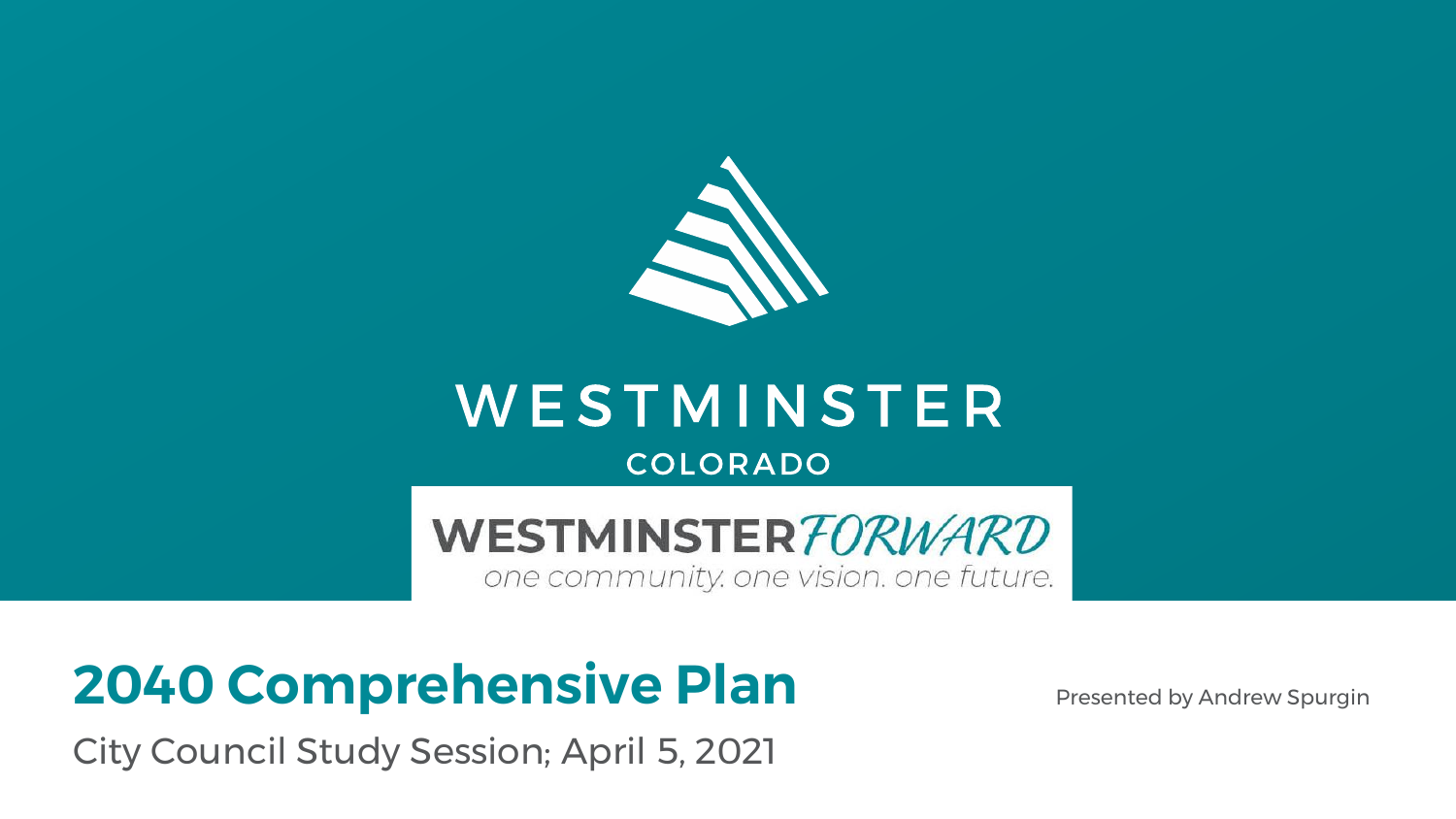### **Key Takeaways**

- The Plan results from extensive and varied community engagement
- The 2040 Comprehensive Plan is a high-level citywide policy document organized around Westminster Forward themes
- The Plan is long-range in nature with goals and policies to support future needs of the community
- The Plan increases the focus on neighborhoods and the character of development
- Land use is coordinated with the Water Supply Plan and evaluated for fiscal impacts
- The sustainability and resiliency of existing neighborhoods becomes a central focus as the City nears build-out

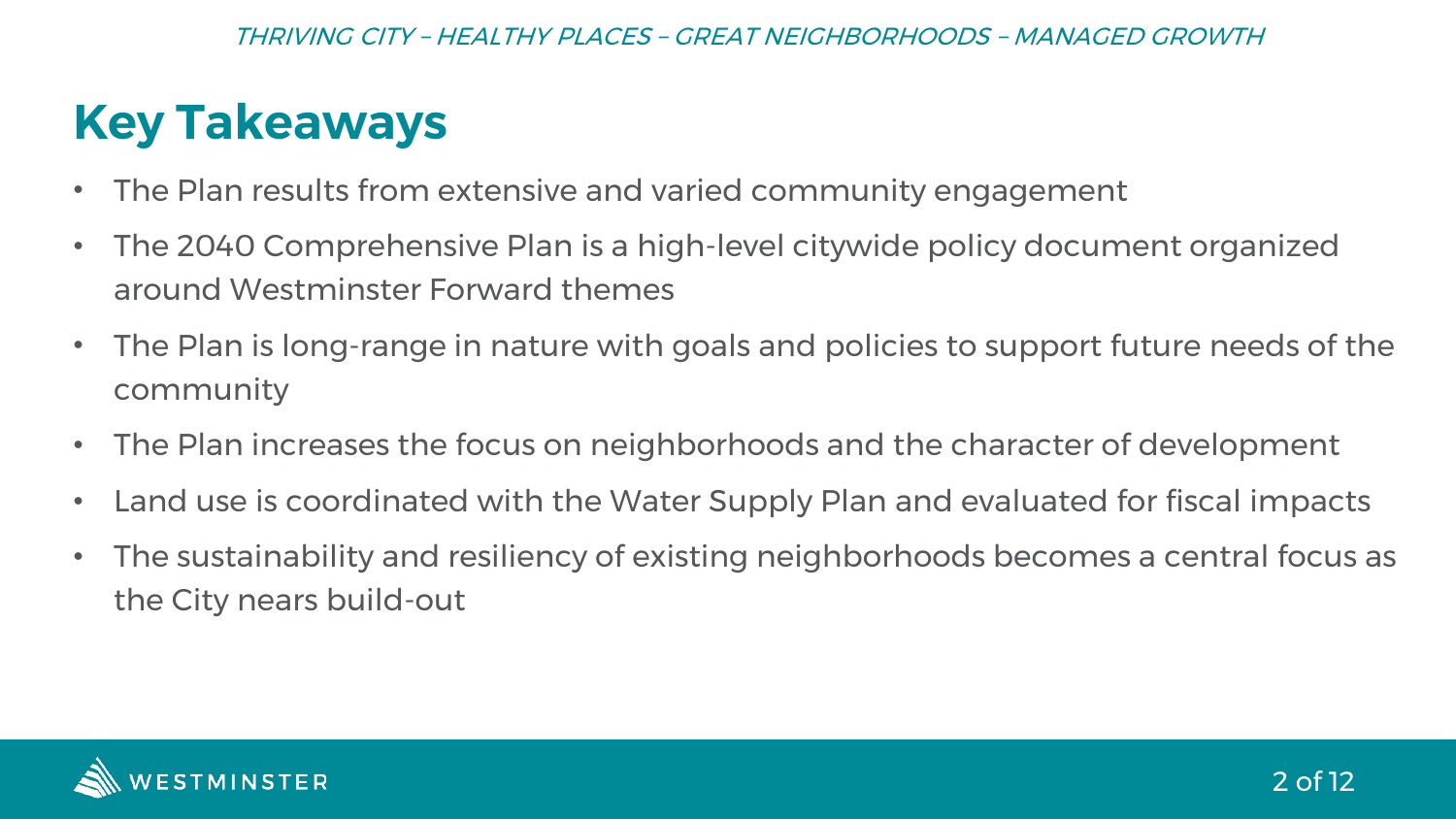City Vision: We are a thriving community of safe neighborhoods and beautiful open space that is sustainable and inclusive.



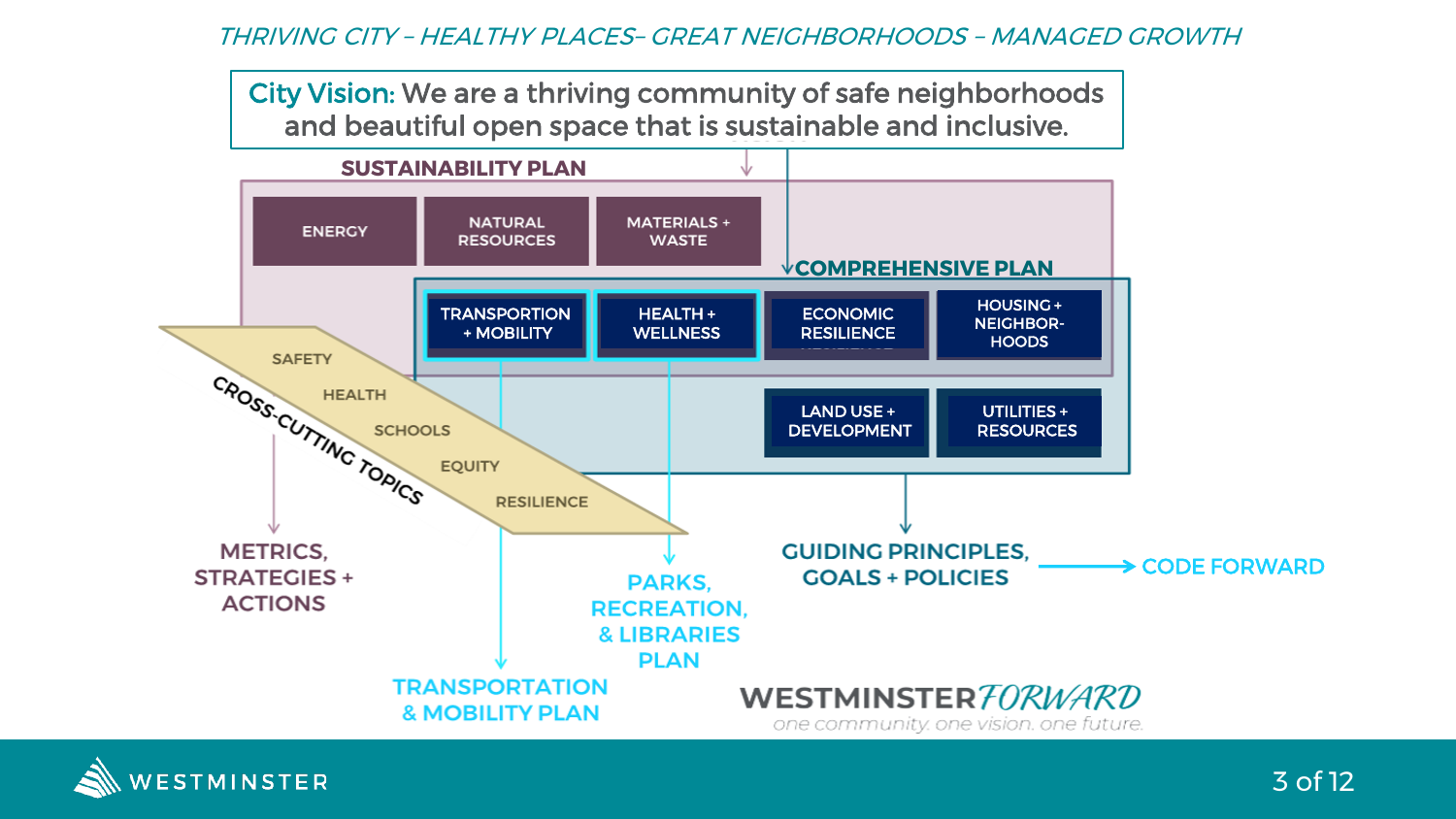# **Planning considerations since 2013**

- Economic changes and slowing population growth since coming out of Great Recession
- Transit improvements by virtue of the B Line and Flatiron Flyer
- City commitment to sustainability
- Affordable & Workforce Housing Strategic Plan
- New technologies changing how and where people live and work
- Interest in public health
- Changing demographics







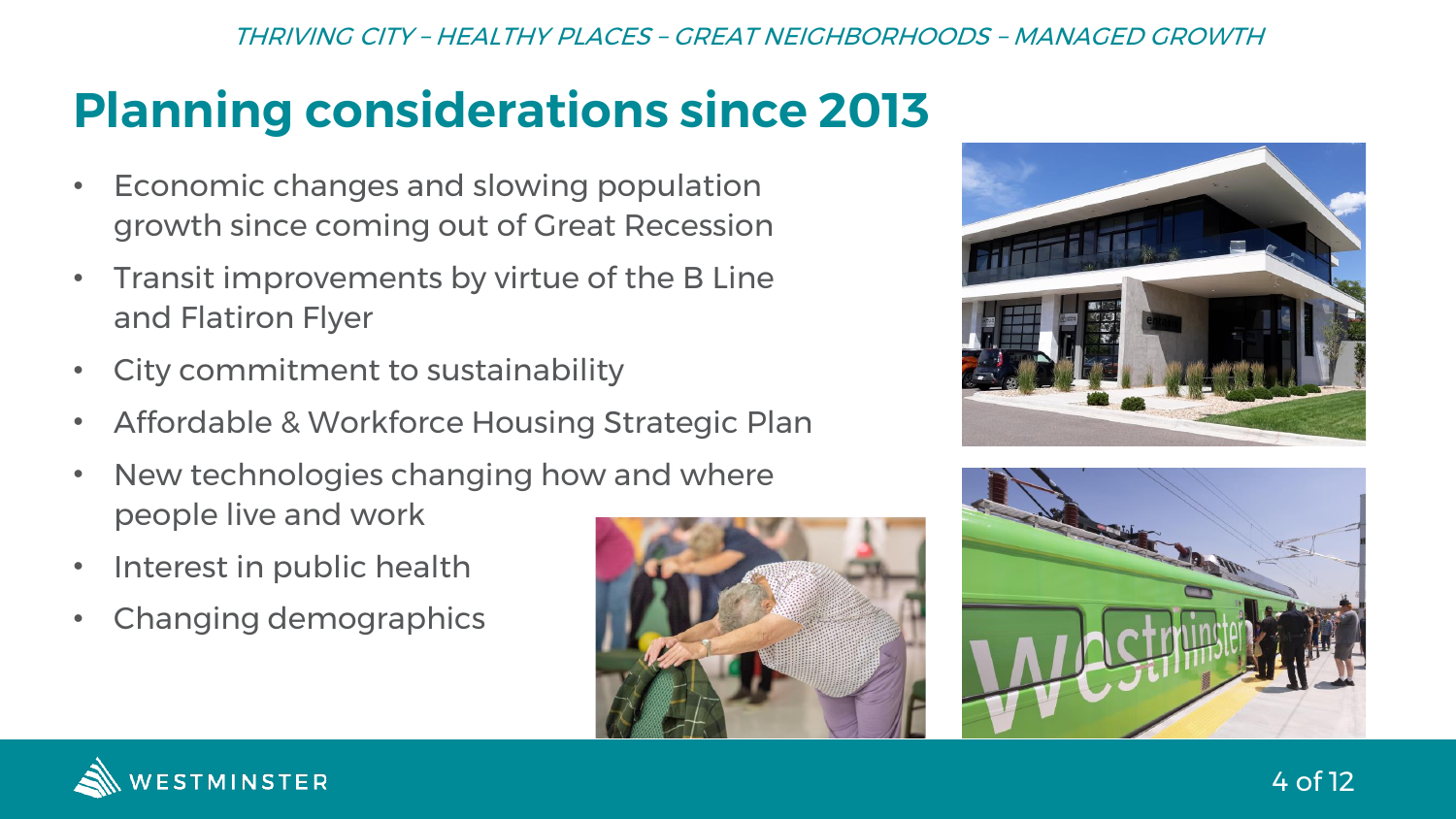## **Big Ideas/Common Themes**

- Land Use & Development
	- Targeted mixed use, not everywhere
	- Energy efficiency and accessibility are priority design elements
	- Refine the development process
	- Ensure efficiency of transportation system
- Housing & Neighborhoods
	- Desire for blended neighborhoods w/activities and services
	- Diversity of housing types



- Financial & Economic Resilience
	- The City's place in the region
	- Retail adaption
	- Fiscal responsibility
- Utilities & Resources
	- Long-term water availability
	- **Conservation**

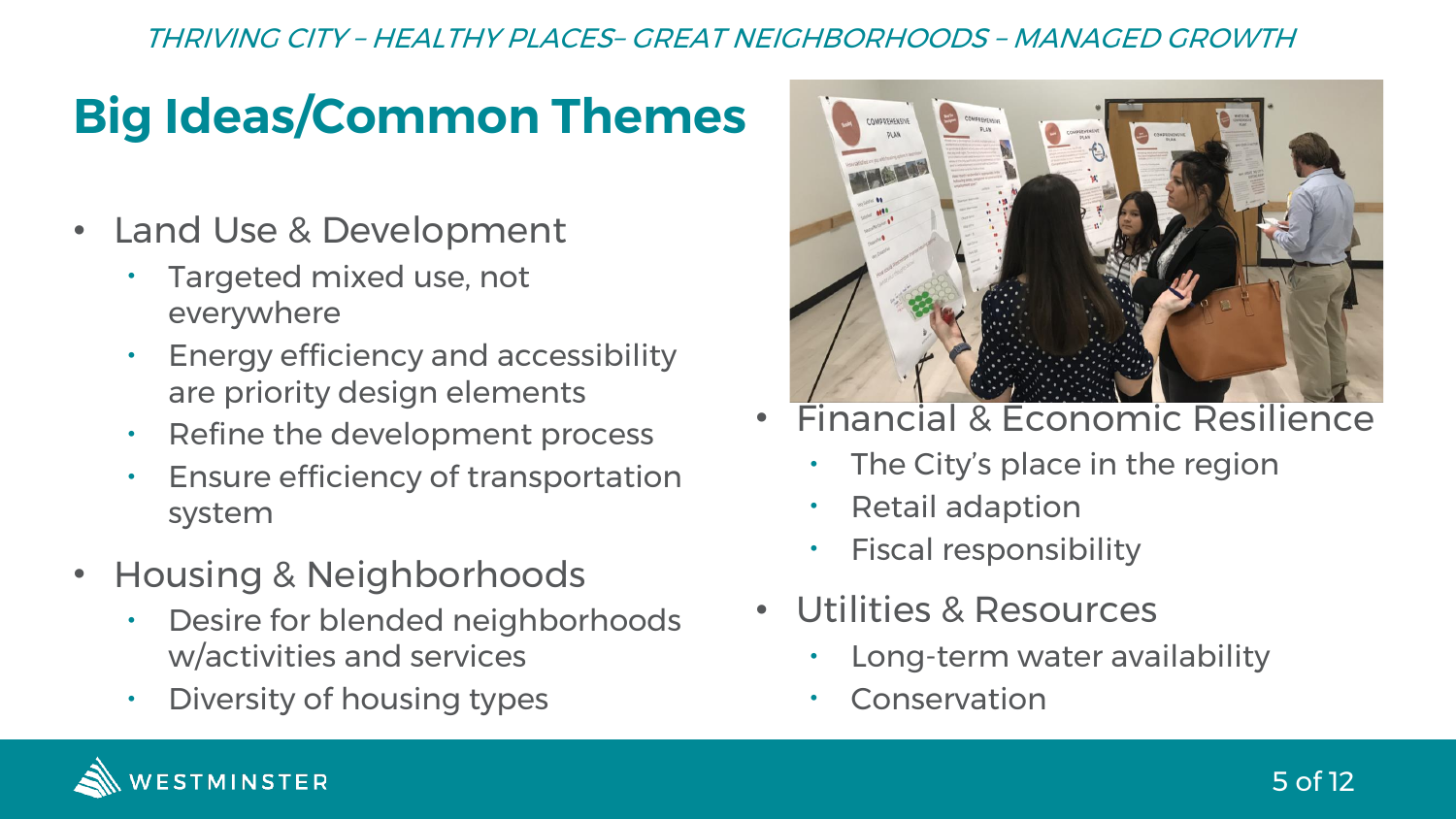## **Guiding Principles**

City Vision: We are a thriving community of safe neighborhoods and beautiful open space that is sustainable and inclusive.

- 1. Thriving City
- 2. Healthy Places
- 3. Great Neighborhoods
- 4. Managed Growth



Neighborhood Unit Concept

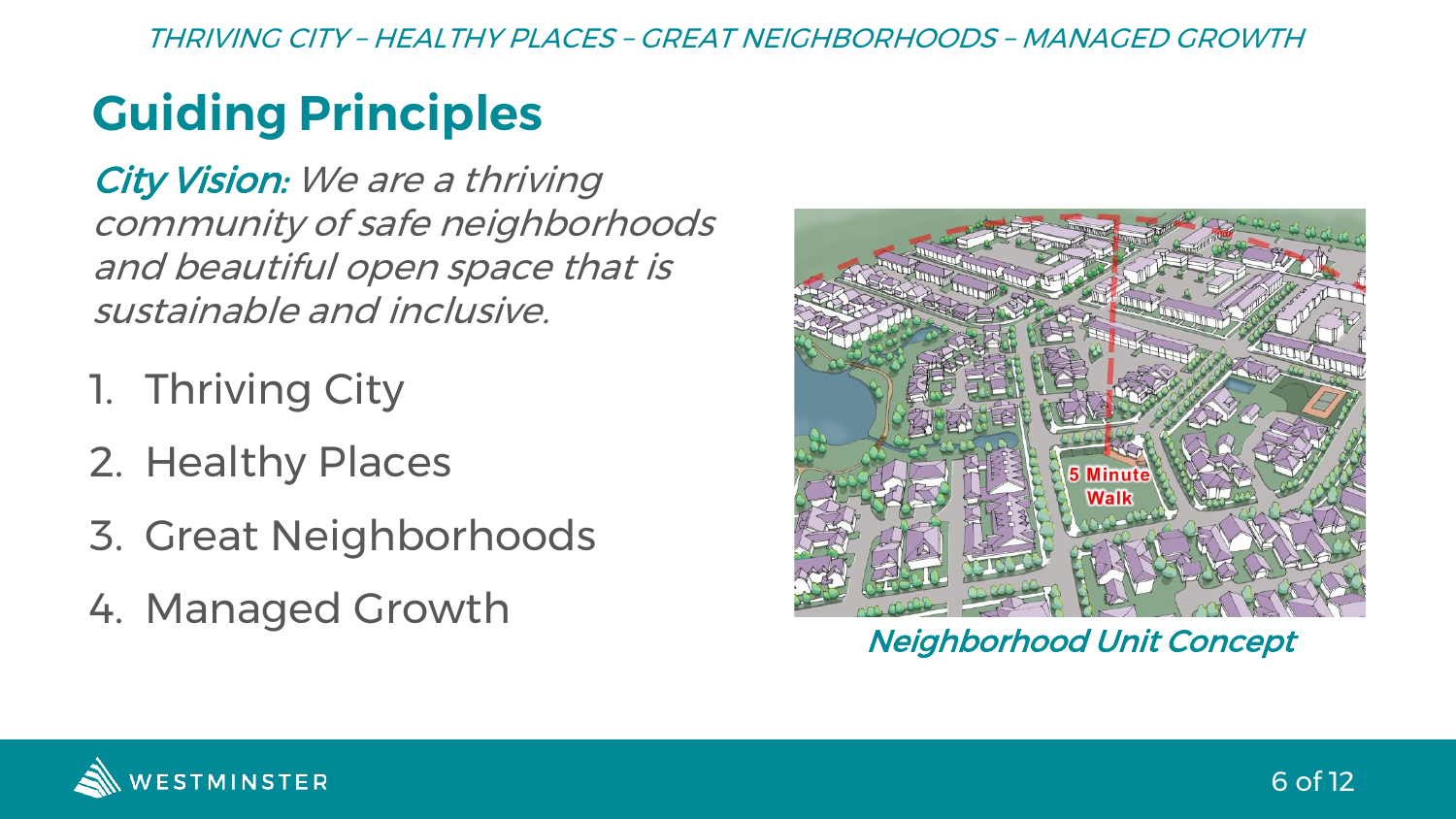### **Plan Organization**

Westminster Forward Themes:



Land Use & Development

Other content:

Introduction



Transportation & Mobility

Community Places

Plan Administration



Health, Wellness & Community Services



Economic & Financial Resilience



Housing & Neighborhoods

Community Indicators

Annexation Analysis



Utilities & Resources

Crosscutting Topics: Education, Equity, Climate, Resilience, Safety

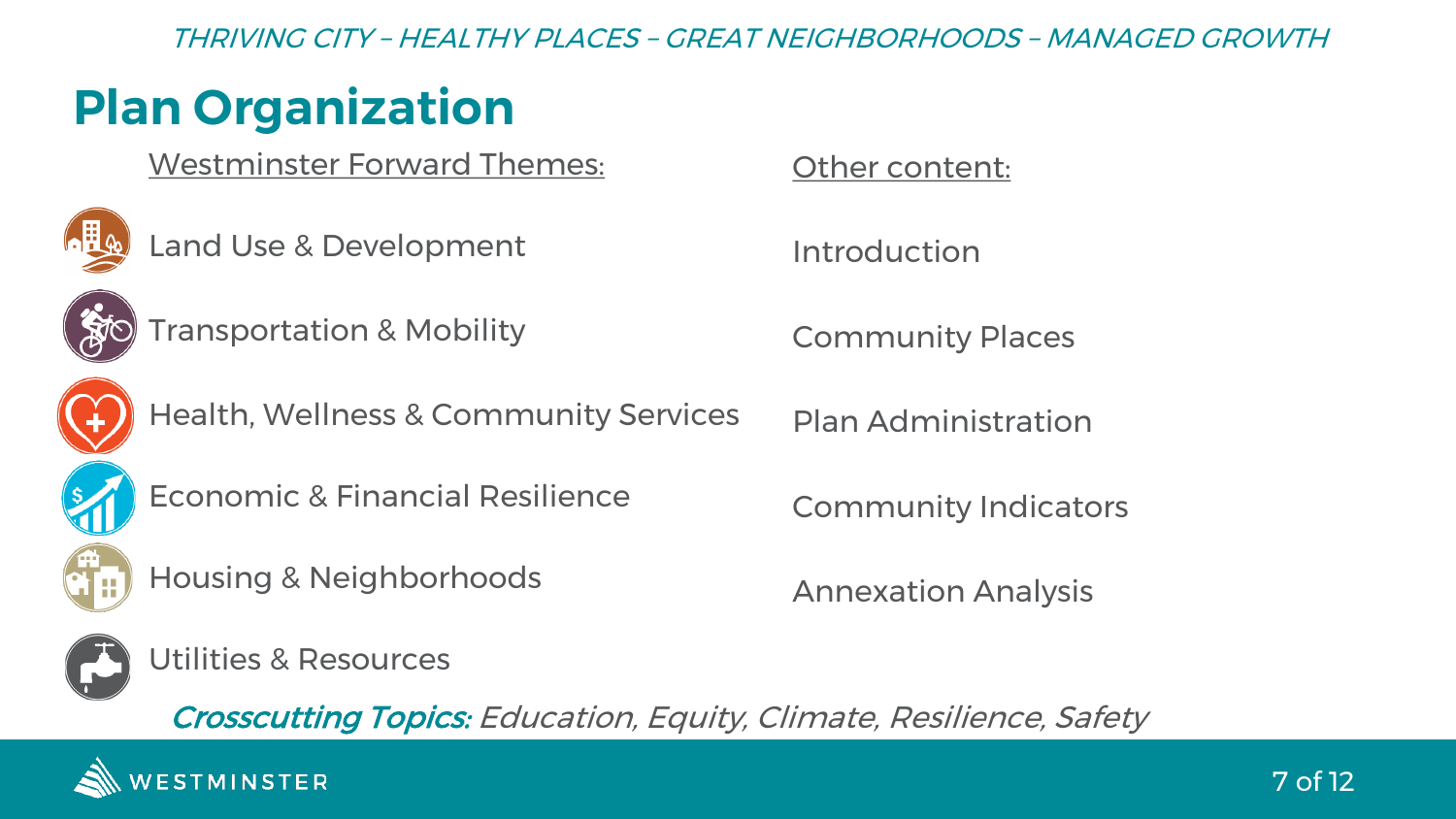

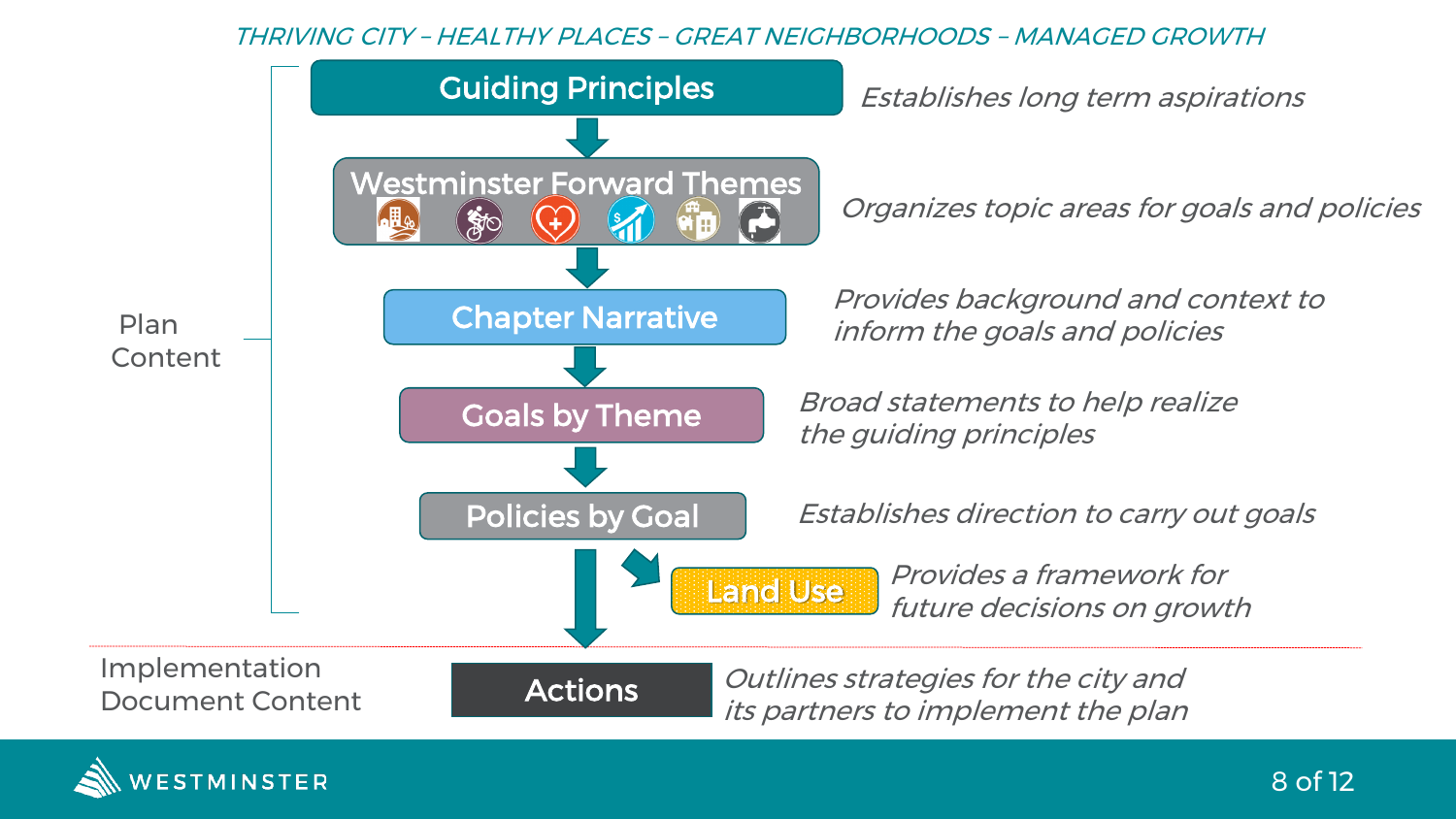### **Land Use and Character Types**

- The land use map uses character types to graphically represent the proposed Plan policies
- Coordinated with Water Supply Plan
- The land use map supports neighborhood stabilization by maintaining existing uses or equivalencies across over 98% of the City
	- Strategic changes to support financial resiliency
	- A balanced land use map is key to resiliency
- Positive net revenues to the City
- With build-out the sustainability and resiliency of existing neighborhoods becomes a more central focus

Character Types: Open Space/Creek Corridor Parks/Golf Course Public/Quasi-Public Residential Estate Low Density Residential Medium Density Residential Suburban Multi-Family Urban Multi-Family Mixed Use Neighborhood Commercial w/Service & Mixed Use sub-types Mixed Used Activity Center Neighborhood Office Employment-Flex Employment-Office/Institutional Campus

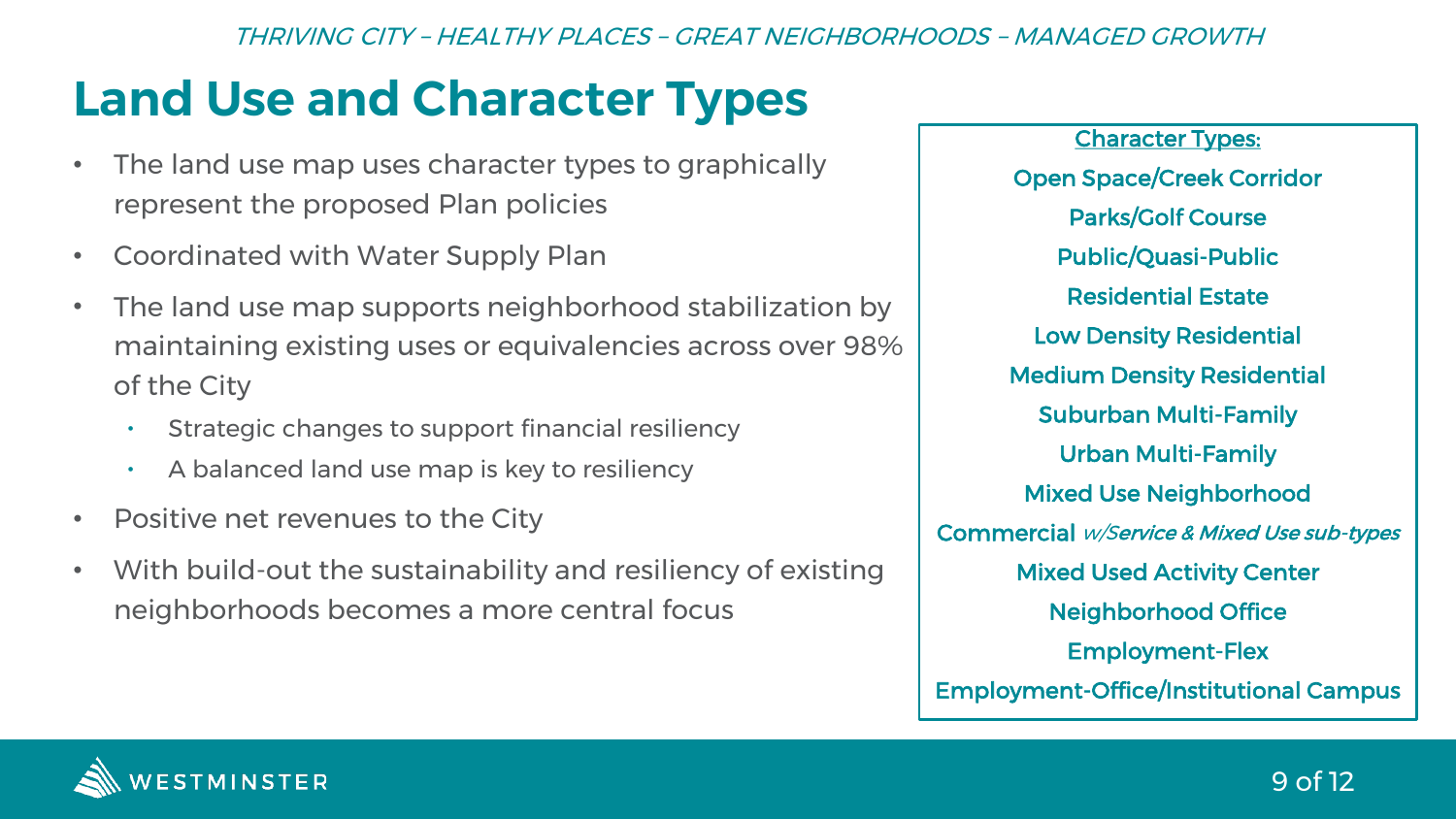# **Key Differences from Existing Plan**

### Plan content:

- Long range focus
- Neighborhood scale focus instead of parcelby-parcel
- Reinvestment in existing neighborhoods and housing
- Address changing demographics
- Healthy living, including food access
- Human services
- Water conservation embedded with water supply
- Financial resiliency
- Fiscal evaluation of land use

### Plan Administration:

- Regular reporting
- Indicators
- **Implementation** program







### 10 of 12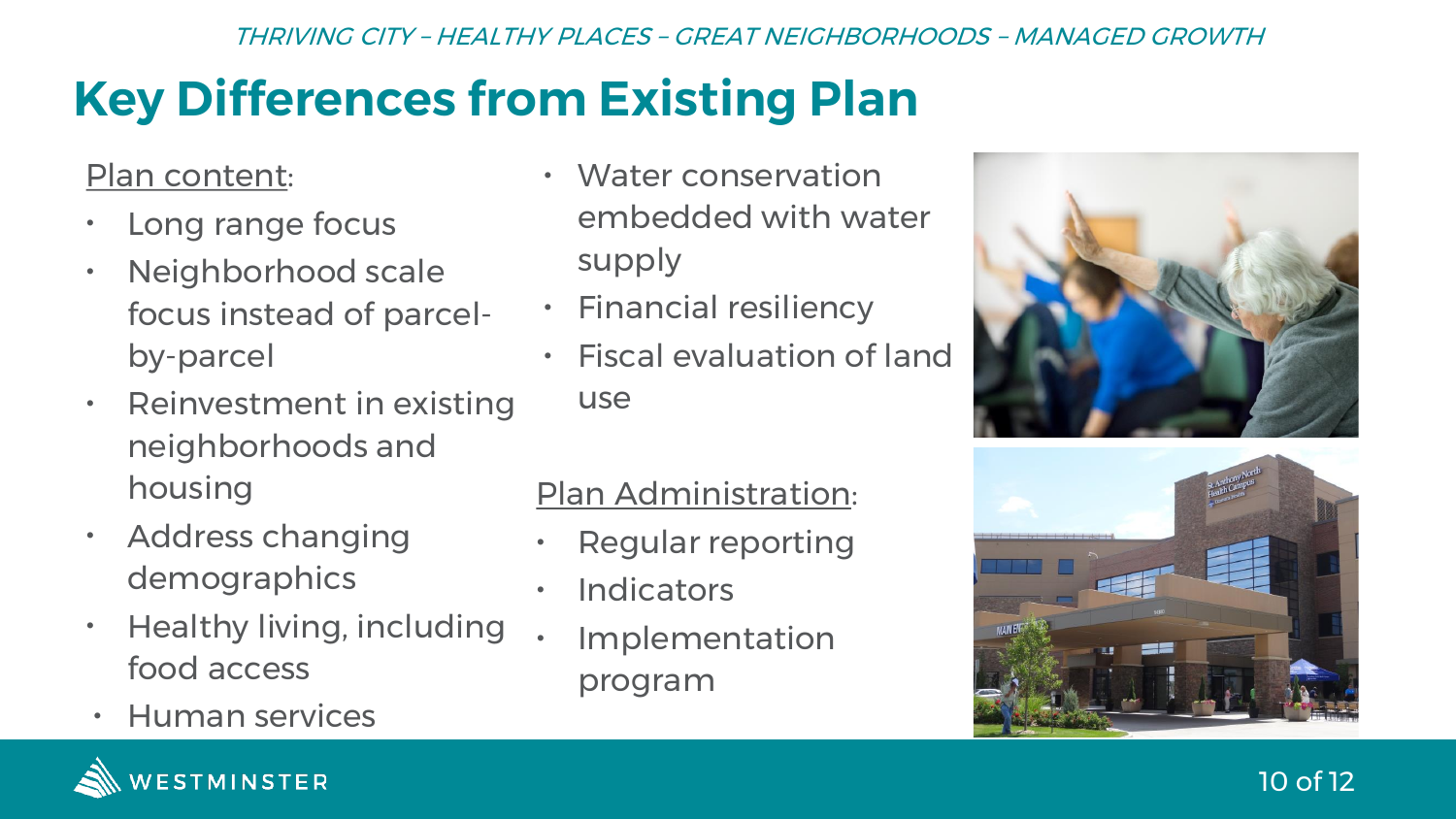### **Next Steps**

| <b>Dates</b>   | <b>Tasks</b>                                      |
|----------------|---------------------------------------------------|
| <b>April 5</b> | City Council Study Session - introduction         |
| April - May    | <b>Additional Community Engagement</b>            |
|                | <b>Planning Commission Study Session</b>          |
| June           | City Council Study Session - receive feedback     |
|                | Update plan document as appropriate               |
| July           | <b>Planning Commission Public Hearing</b>         |
| August         | <b>City Council Public Hearing &amp; Adoption</b> |
| <b>Future</b>  | Implementation                                    |